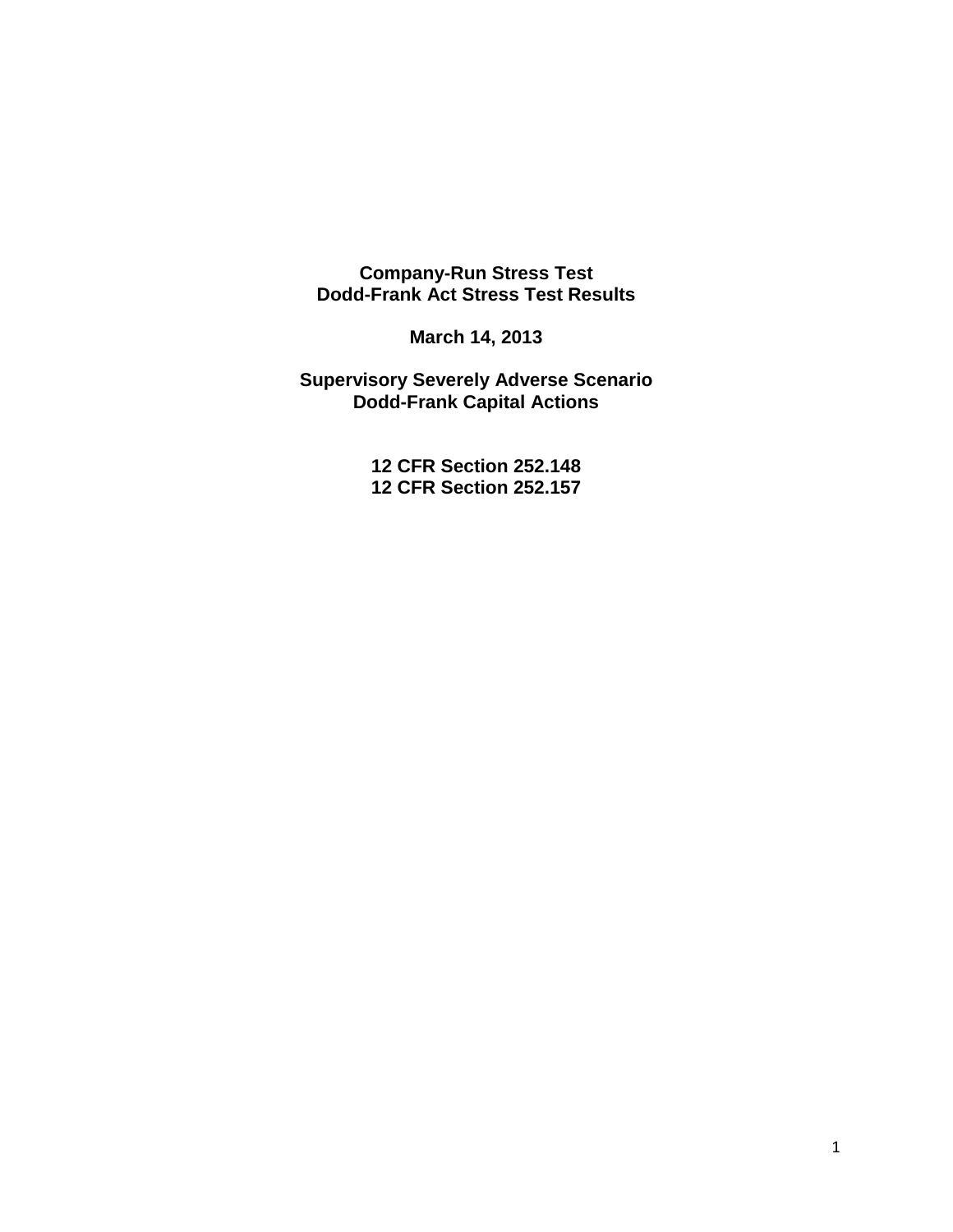# *Introduction.*

The Bank of New York Mellon Corporation ("BNY Mellon") and The Bank of New York Mellon (the "Institutional Bank") are required to conduct company-wide stress tests and disclose a summary of those results pursuant to the requirements of 12 CFR Section 252.148 and 12 CFR Section 252.157, respectively (together, the "Regulations"). Accordingly, we have developed the following disclosure, which contains the information required by the Regulations to be disclosed publicly. The information contained in this disclosure has been prepared in accordance with the Regulations. Any differences in the presentation of information concerning either BNY Mellon or the Institutional Bank contained herein relative to how these firms present such information for other purposes is solely due to our efforts to comply with the Regulations. The information presented herein does not, in any way, reflect changes to our organizational structure, business plans or practices, or strategy. The projections contained here represent hypothetical estimates that involve an economic outcome that is more adverse than expected, and accordingly these estimates are not forecasts of expected losses, revenues, net income before taxes, or capital ratios.

## *BNY Mellon – Summary of Results*.

When conducting the company-run stress test under the supervisory severely adverse scenario with Dodd-Frank capital actions, BNY Mellon evaluated and incorporated the principal risks that have been determined to influence the firm. These risks include operational risk, market risk and credit risk. We define operational risk as the risk of loss resulting from inadequate or failed internal processes, human factors and systems, breaches of technology and information systems, potential legal or regulatory actions, or from external events. We define market risk as the risk of loss due to adverse changes in the financial markets. Market risk arises from derivative financial instruments, such as futures, forwards, swaps, and options and other financial instruments including loans, securities, deposits, and other borrowings. BNY Mellon's market risks are primarily interest rate and foreign exchange risk, equity risk, and credit risk. Finally, we define credit risk as is the risk of loss attributable to counterparty default on obligations to us. BNY Mellon's credit risk arises primarily from lending, trading, and securities servicing activities.

BNY Mellon has forecast projected losses, pre-provision net revenue, provision for loan and lease losses and other factors affecting capital using a series of models and estimation techniques that translate the economic and financial variables in the supervisory severely adverse scenario to BNY Mellon's losses and revenues. In furtherance of this methodology, BNY Mellon has developed a series of models to estimate losses on various types of loans and securities. In addition, BNY Mellon used a separate methodology to estimate operational losses. Consistent with the balance sheet and exposure assumptions used for loss estimation, BNY Mellon developed a model to project all key elements of pre-provision net revenue including net interest income, non-interest income, and non-interest expense. Finally, BNY Mellon's forecasting process employed a set of methodologies to assess the affect of losses,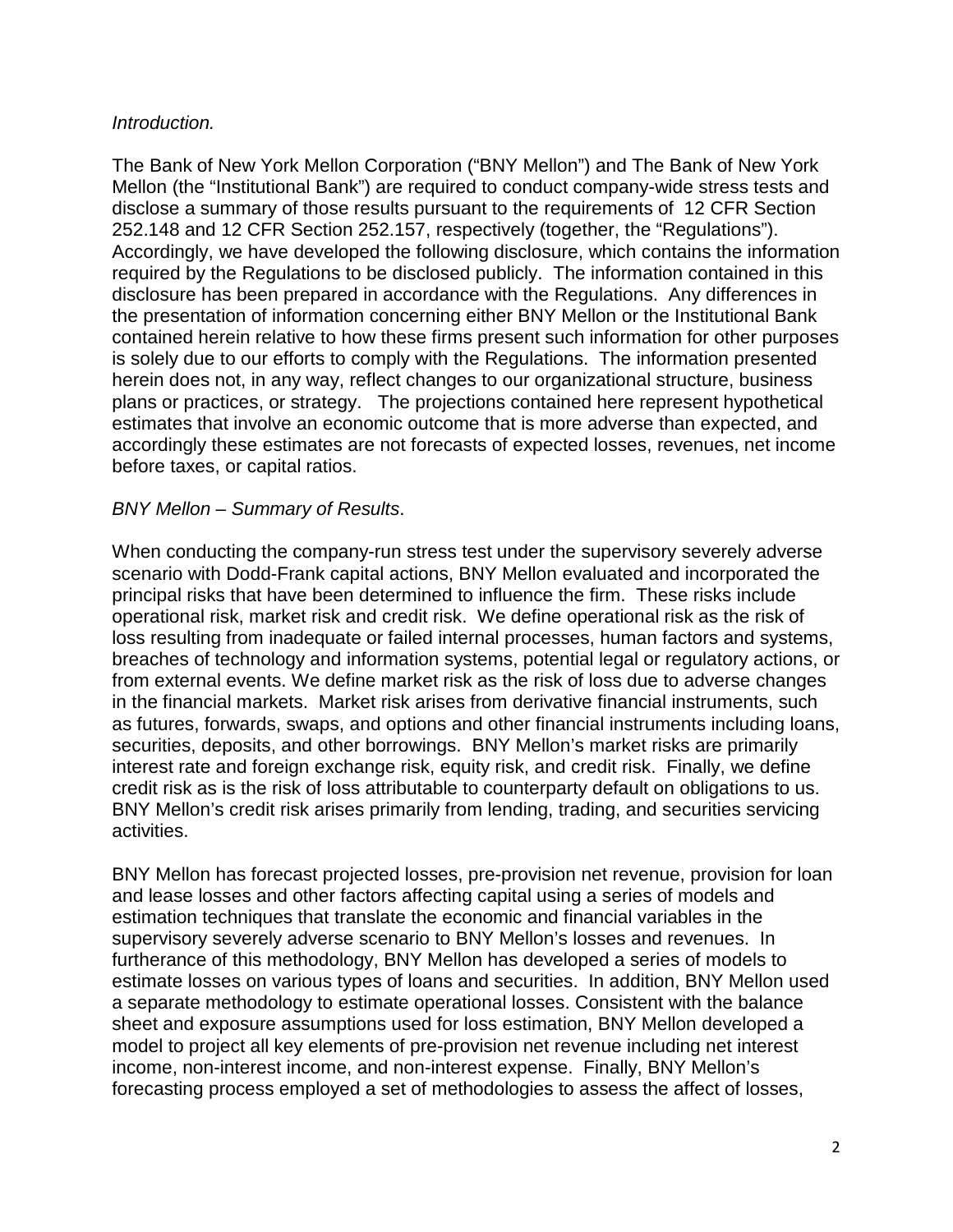pre-provision net revenue, provision for loan and lease losses on pro forma capital levels and ratios.

Throughout the forecast period, BNY Mellon continues to generate increases in regulatory and tier 1 common capital. The most significant cause for changes to BNY Mellon's regulatory capital ratios and tier 1 common ratio is our fee-based business model, which permits us to generate capital even in stressed environments.

BNY Mellon - Tables of Statistical Results.

**COMPANY-RUN RESULTS** 

#### **Dodd-Frank Act Stress Testing Results**

**Projected Stressed Capital Ratios** 

BNY Mellon Estimates in the Supervisory Severely Adverse Scenario

The capital ratios are calculated using capital action assumptions provided within the Dodd-Frank Act stress testing rule. These projections represent hypothetical estimates that involve an economic outcome that is more adverse than expected. These estimates are not forecasts of expected losses, revenues, net income before taxes, or capital ratios. The minimum capital ratio presented is for period Q4 2012 to Q4 2014.

| Projected basel i Capital Natios through Q4 2014 under the Supervisory Severely Adverse Scenario |         |                                                                                       |                           |  |
|--------------------------------------------------------------------------------------------------|---------|---------------------------------------------------------------------------------------|---------------------------|--|
|                                                                                                  |         | <b>Stressed Capital Ratios in the Supervisory</b><br><b>Severely Adverse Scenario</b> |                           |  |
|                                                                                                  | Actual  |                                                                                       |                           |  |
|                                                                                                  | 30 2012 | 4Q 2014                                                                               | <b>Minimum over</b>       |  |
|                                                                                                  |         |                                                                                       | <b>Projection Horizon</b> |  |
| <b>Tier 1 Common Capital Ratio</b>                                                               | 13.3%   | 14.4%                                                                                 | 13.1%                     |  |
| <b>Tier 1 Capital Ratio</b>                                                                      | 15.3%   | 15.7%                                                                                 | 14.5%                     |  |
| <b>Total Risk-Based Capital Ratio</b>                                                            | 16.9%   | 16.5%                                                                                 | 15.6%                     |  |
| <b>Tier 1 Leverage Ratio</b>                                                                     | 5.6%    | 5.4%                                                                                  | 5.0%                      |  |
|                                                                                                  |         |                                                                                       |                           |  |

 $\mathbf{r}$  , the transition of the contract of the state of the state of the state of the state of the state of the state of the state of the state of the state of the state of the state of the state of the state of the sta

Note: All results contain DFA actions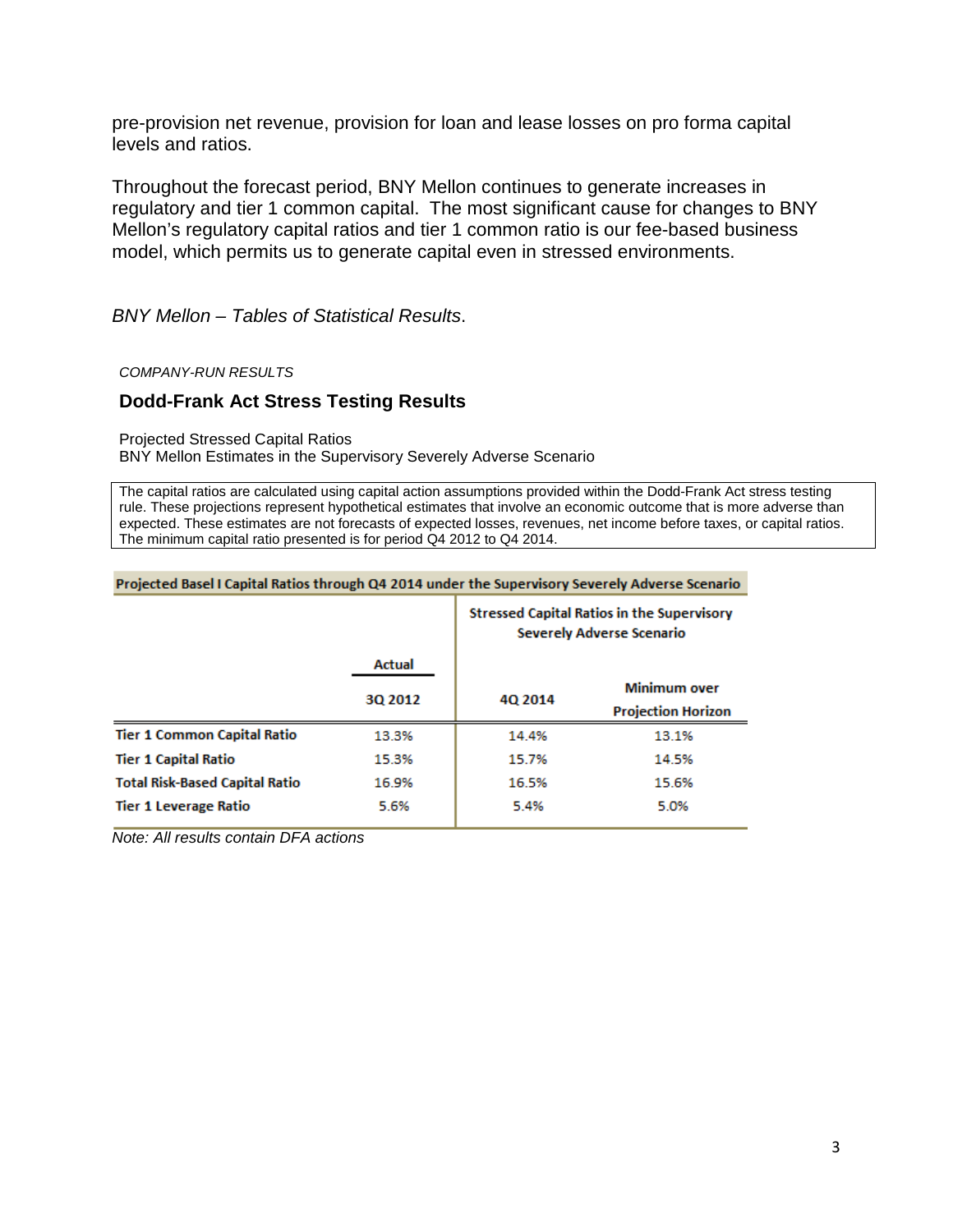**Projected Losses, Revenue, and Net Income Before Taxes for 4Q 2012 through 4Q 2014 under the Supervisory Severely Adverse Scenario (Aggregate over the planning horizon)** 

|                                          | <b>Billions of</b><br><b>Dollars</b> | Percentage of<br><b>Average Assets</b> |
|------------------------------------------|--------------------------------------|----------------------------------------|
| <b>Pre-Provision Net Revenue</b>         | \$3.6                                | 1.1%                                   |
| <b>Other Revenue</b>                     | \$0.0                                |                                        |
| less                                     |                                      |                                        |
| <b>Provisions</b>                        | \$0.3\$                              |                                        |
| <b>Realized Loss/Gains on Securities</b> | \$0.6                                |                                        |
| <b>Trading and Counterparty Losses</b>   | \$0.0                                |                                        |
| <b>Other Losses/Gains</b>                | \$0.0                                |                                        |
| eguals                                   |                                      |                                        |
| <b>Net Income Before Taxes</b>           | \$2.7                                | 0.8%                                   |

**Projected Loan Losses by Type of Loans for 4Q 2012 through 4Q 2014 under the Supervisory Severely Adverse Scenario (Aggregate over the planning horizon)** 

|                                       | <b>Billions of</b> | Portfolio               |
|---------------------------------------|--------------------|-------------------------|
|                                       | <b>Dollars</b>     | Loss Rates <sup>1</sup> |
| Loan Losses                           | \$0.3              | 0.7%                    |
| <b>First Lien Mortgages, Domestic</b> | 50.1               | 2.1%                    |
| Jr Lien Mortgages, HELOCs             | \$0.0\$            | 0.0%                    |
| <b>Commercial and Industrial</b>      | \$0.1              | 3.3%                    |
| <b>Commercial RE, Domestic</b>        | \$0.0              | 0.0%                    |
| <b>Credit Cards</b>                   | \$0.0              | 0.0%                    |
| <b>Other Consumer</b>                 | \$0.0              | 0.0%                    |
| <b>Other Loans</b>                    | \$0.1              | 0.2%                    |
|                                       |                    |                         |

<span id="page-3-0"></span><sup>1</sup> Percent of average portfolio balance.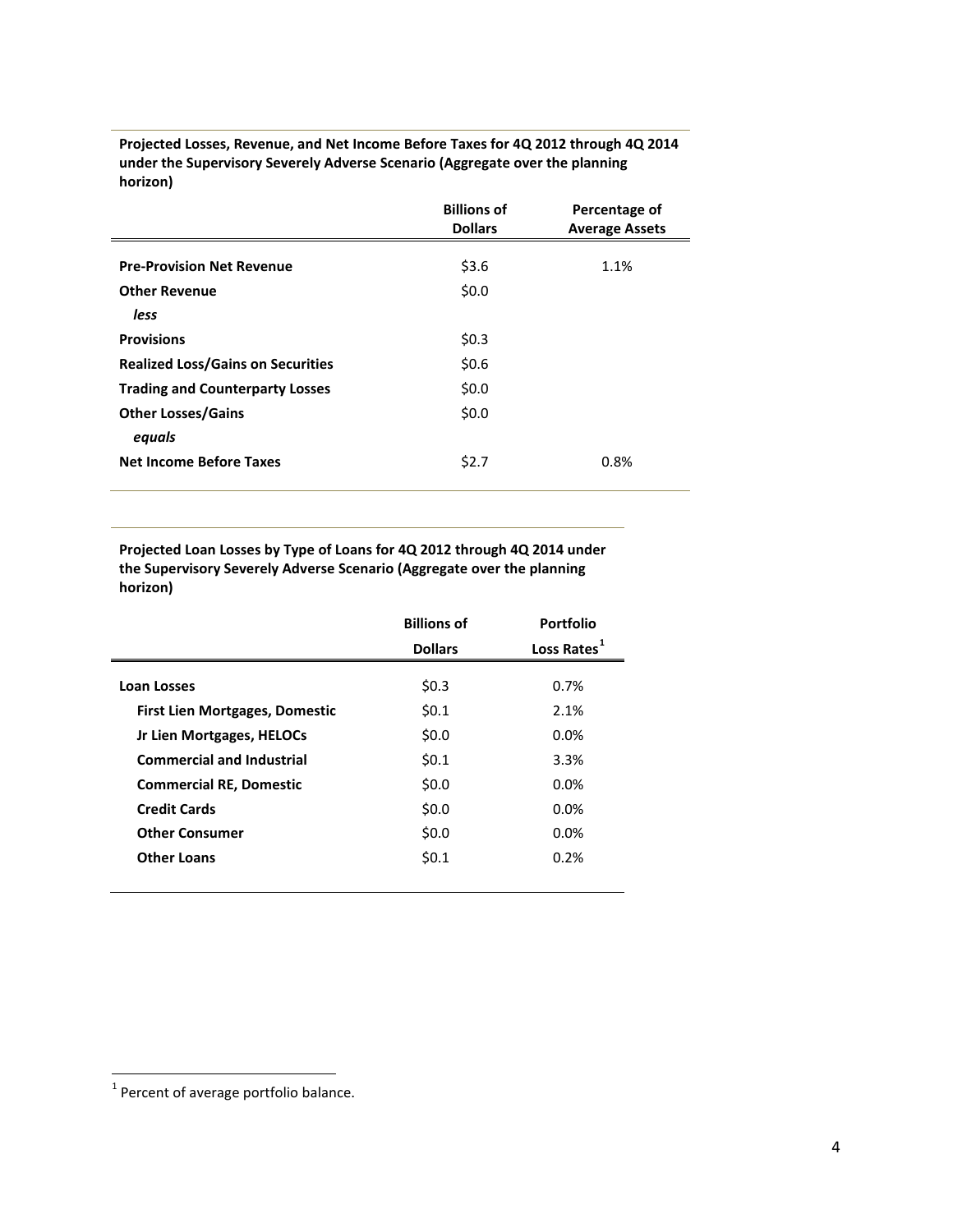*Institutional Bank – Summary of Results*.

When conducting the company-run stress test under the supervisory severely adverse scenario and Dodd-Frank capital actions, the Institutional Bank evaluated the types of risks and utilized the same methodologies as described above in the discussion concerning BNY Mellon. Throughout the forecast period, the Institutional Bank continues to generate increases in regulatory and tier 1 common capital. The most significant cause for changes to the Institutional Bank's regulatory capital ratios and tier 1 common ratio is our fee-based business model, which permits us to generate capital even in stressed environments.

*Institutional Bank – Tables of Statistical Results*.

*COMPANY-RUN RESULTS* 

## **Dodd-Frank Act Stress Testing Results**

Projected Stressed Capital Ratios Institutional Bank Estimates in the Supervisory Severely Adverse Scenario

The capital ratios are calculated using capital action assumptions provided within the Dodd-Frank Act stress testing rule. These projections represent hypothetical estimates that involve an economic outcome that is more adverse than expected. These estimates are not forecasts of expected capital ratios. The minimum capital ratio presented is for period Q4 2012 to Q4 2014.

| Projected Capital Ratios through Q4 2014 under the Supervisory Severely Adverse Scenario |         |                                                                                |                                                  |  |  |
|------------------------------------------------------------------------------------------|---------|--------------------------------------------------------------------------------|--------------------------------------------------|--|--|
|                                                                                          |         | <b>Supervisory Severely Adverse</b><br><b>Scenario Stressed Capital Ratios</b> |                                                  |  |  |
|                                                                                          | Actual  |                                                                                |                                                  |  |  |
|                                                                                          | 30 2012 | 4Q 2014                                                                        | <b>Minimum over</b><br><b>Projection Horizon</b> |  |  |
|                                                                                          |         |                                                                                |                                                  |  |  |
| <b>Tier 1 Common Capital Ratio</b>                                                       | 13.2%   | 13.2%                                                                          | 12.6%                                            |  |  |
| <b>Tier 1 Capital Ratio</b>                                                              | 14.1%   | 13.2%                                                                          | 13.2%                                            |  |  |
| <b>Total Risk-Based Capital Ratio</b>                                                    | 14.8%   | 13.7%                                                                          | 13.7%                                            |  |  |
| <b>Tier 1 Leverage Ratio</b>                                                             | 5.5%    | 4.8%                                                                           | 4.8%                                             |  |  |
|                                                                                          |         |                                                                                |                                                  |  |  |